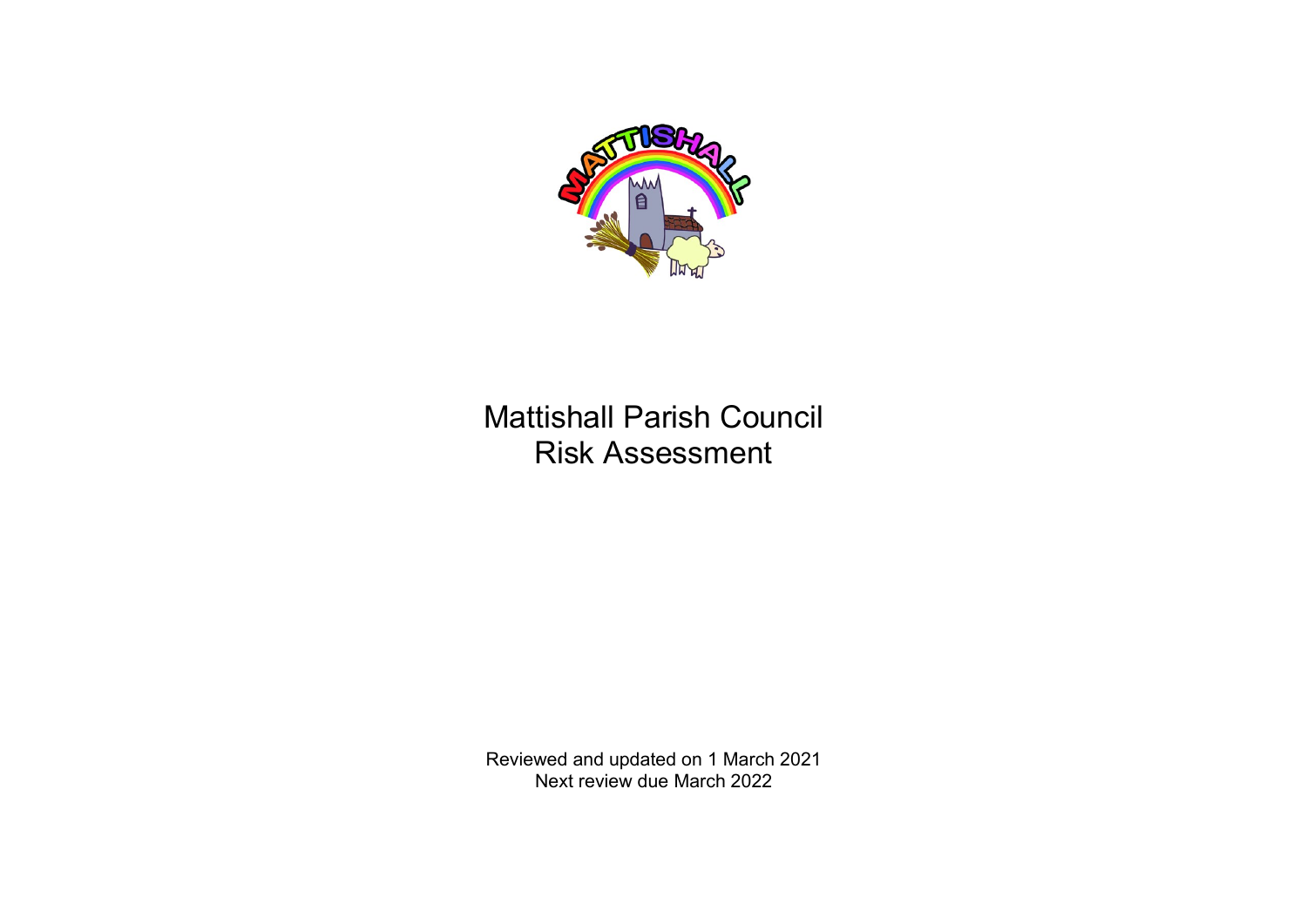## **Mission statement of the Parish Council:**

To provide services for, and manage and maintain the assets of, the village of Mattishall, within the resources provided by the annual precept and other incomes, taking into account the wishes of the residents and obtaining value for money. The Council documents relevant to this assessment are: Financial Regulations, Standing Orders, Code of Conduct, Asset Register and Audit Plan.  $\overrightarrow{RFO}$  = Responsible Financial Officer (usually the Clerk)

| Aim                                                                                                                          | <b>Risk</b>                                                                                                          | Method used to minimise risk                                                                                                                                                                                                                         | Person(s)<br>responsible              |
|------------------------------------------------------------------------------------------------------------------------------|----------------------------------------------------------------------------------------------------------------------|------------------------------------------------------------------------------------------------------------------------------------------------------------------------------------------------------------------------------------------------------|---------------------------------------|
| 1. To ensure compliance with<br>the Acts of Parliament,<br><b>Council's Financial</b><br>Regulations and Code of<br>Conduct. | 1. Lack of knowledge of regulations and<br>codes.                                                                    | Ensure that all Councillors have access to copies of relative<br>Acts and receive their own copies of the Code of Conduct and<br>Standing Orders. All new councillors required to attend new<br>councillor training and refresher courses as needed. | Chairman/<br><b>Clerk</b>             |
|                                                                                                                              | 2. Absence of Standing Orders                                                                                        | Ensure that Standing Orders are produced, understood by<br>councillors, and reviewed every four years or as circumstances<br>demand.                                                                                                                 | Chairman/<br><b>Clerk</b>             |
|                                                                                                                              | 3. Actions by the PC outside its powers laid<br>down by Parliament.                                                  | As at 1 above, but ensure that powers are highlighted or<br>extracted into effective summary.                                                                                                                                                        | Chairman/<br><b>Clerk</b>             |
|                                                                                                                              | 4. Lack of adherence to regulations and<br>procedures.                                                               | Reference to appropriate regulations as required.                                                                                                                                                                                                    | Chairman/<br>Clerk/All<br>councillors |
|                                                                                                                              | 5. Items purchased without proper tendering<br>procedures, resulting in accusations of<br>commercial favouritism.    | Ensure that all councillors are aware of regulations re<br>estimates and full tender procedures (see Financial<br>Regulations).                                                                                                                      | <b>RFO/Clerk</b>                      |
|                                                                                                                              | 6. Payments made without prior approval<br>and adequate control.                                                     | Ensure all payments are approved in Council meetings and<br>recorded in minutes. Keep cash payments to a minimum, and<br>avoid if possible.                                                                                                          | RFO/Clerk/<br><b>Internal Auditor</b> |
|                                                                                                                              | 7. Lack of control of signatories to cheques<br>and bank account.                                                    | Keep authorised signatories to a minimum consistent with<br>practicalities.                                                                                                                                                                          | As above plus<br>Chairman             |
|                                                                                                                              | 8. VAT not properly accounted for, resulting<br>in over-claims and large demands from<br><b>Customs &amp; Excise</b> | Ensure appropriate publications held and that Clerk has good<br>knowledge of regulations.                                                                                                                                                            | As above                              |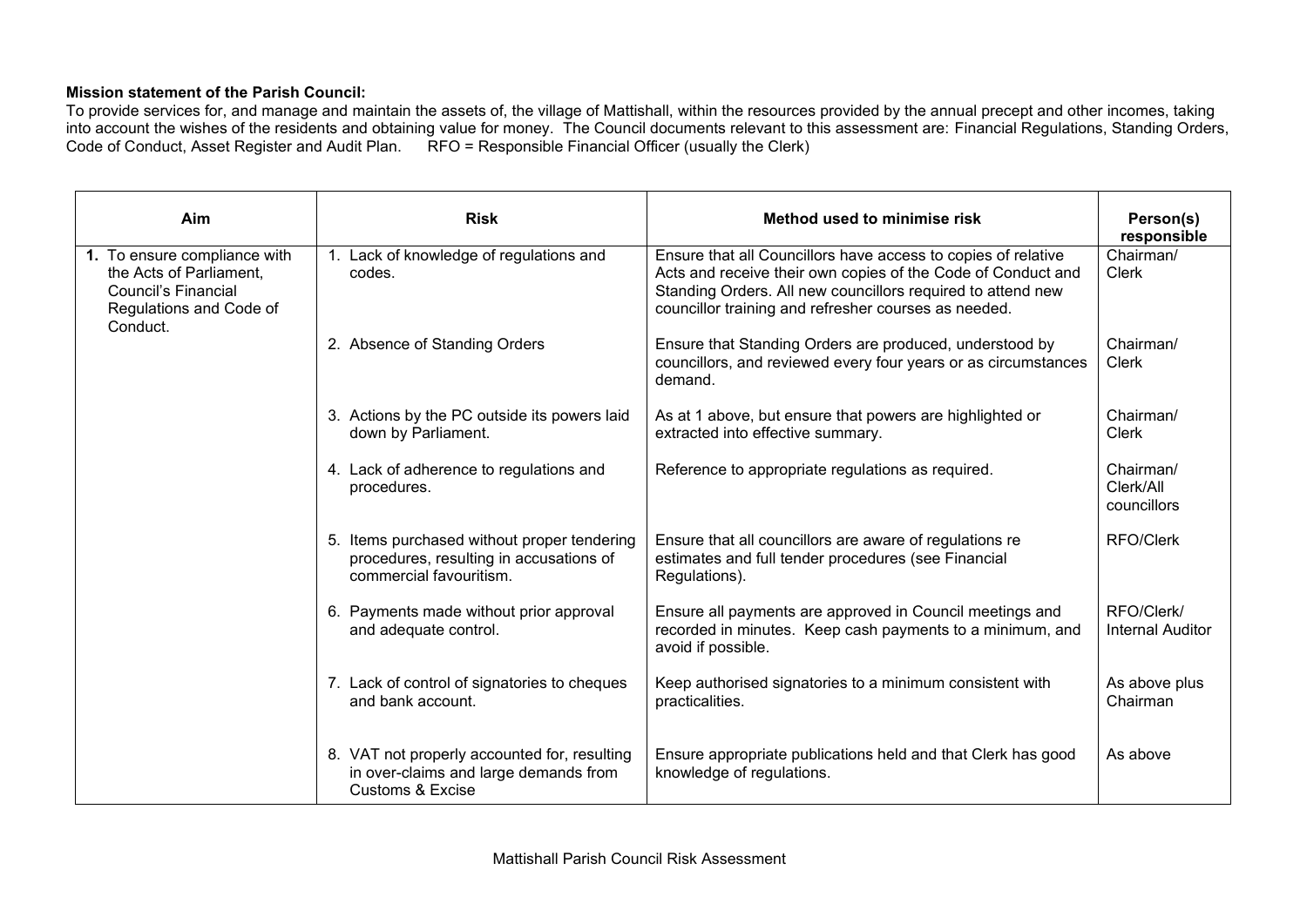| 2. To identify and regularly<br>review the Council's<br>priorities.                                                                                                             | 1. Lack of knowledge of how to set<br>objectives, set priorities, and identify risks<br>to their achievement.            | All councillors to be made aware of need for objectives and<br>identification of risk. Attend training sessions if practicable.                                                                                                                                                                                                            | Clerk/<br>Chairman                                       |
|---------------------------------------------------------------------------------------------------------------------------------------------------------------------------------|--------------------------------------------------------------------------------------------------------------------------|--------------------------------------------------------------------------------------------------------------------------------------------------------------------------------------------------------------------------------------------------------------------------------------------------------------------------------------------|----------------------------------------------------------|
| 3. To influence other council<br>authorities and Government<br>organisations to consider the<br>views of the parishioners.                                                      | 2. No risk analysis carried out.<br>1. Lack of effective lines of communication<br>with other organisations.             | As at 1 above.<br>Note all communication lines which are essential or beneficial<br>and make information available to all councillors. Establish<br>contacts by name and where possible face-to-face.                                                                                                                                      | All councillors/<br>applicable<br>working<br>group/Clerk |
|                                                                                                                                                                                 | 2. Lack of effective lines of communication<br>with parishioners.                                                        | Take every opportunity to publicise role of Parish Council.<br>Create Parish newsletter if none exists. Effective use of notice<br>boards and flyers. Use key issues to raise profile of PC and to<br>test parishioners' views. Add social event to occasional<br>meeting. Create Annual PC report and put to parishioners for<br>comment. | All councillors<br>/Clerk                                |
|                                                                                                                                                                                 | 3. Lack of preparation on subjects requiring<br>influence.                                                               | Ensure that all councillors are aware of need for careful<br>research and are guided as to where to obtain relevant<br>information on issues under discussion.                                                                                                                                                                             | Councillors/<br>Clerk                                    |
|                                                                                                                                                                                 | 4. Lack of confidence by Parish Councillors.                                                                             | As at 1 above. Experienced councillors to assist newcomers to<br>establish essential contacts. Delegate responsibility for<br>specific contacts to individual councillors.                                                                                                                                                                 | Councillors/<br>Clerk                                    |
| 4. To ensure that all councillors<br>are aware of their<br>responsibilities, and possible<br>liabilities, and to provide<br>adequate insurance cover<br>for all possible risks. | 1. Lack of knowledge of possible culpability<br>of councillors.                                                          | Refer to Standing Orders and familiarisation with those where<br>greatest risk occurs.                                                                                                                                                                                                                                                     | Councillors                                              |
|                                                                                                                                                                                 | 2. Lack of education of councillors regarding<br>culpability.                                                            | As at 1 above. Attend any training courses available, including<br>induction/new councillor training.                                                                                                                                                                                                                                      | Councillors/<br><b>Clerk</b>                             |
|                                                                                                                                                                                 | 3. Inadequate insurance cover taken out -<br>property, personal liability, employer's<br>liability and public liability. | Review risk assessment by including on agenda of PC<br>meetings on an annual basis.                                                                                                                                                                                                                                                        | Clerk/RFO/<br>Councillors                                |
| 5. To keep appropriate books<br>of account accurately and<br>up-to-date throughout the<br>financial year.                                                                       | 1. Lack of knowledge of accounting<br>requirements                                                                       | Ensure all councillors are familiar with current financial<br>regulations and include them in Standing Orders/Financial<br>Regulations. Regularly review Standing Orders and Financial<br>Regulations.                                                                                                                                     | Clerk/RFO                                                |
|                                                                                                                                                                                 | 2. Lack of commitment to accounting<br>requirements.                                                                     | As at 1 above. RFO to produce financial reports quarterly.<br>Internal audit reports to be made available to all councillors<br>and any recommendations to be acted upon promptly.                                                                                                                                                         | Clerk/RFO                                                |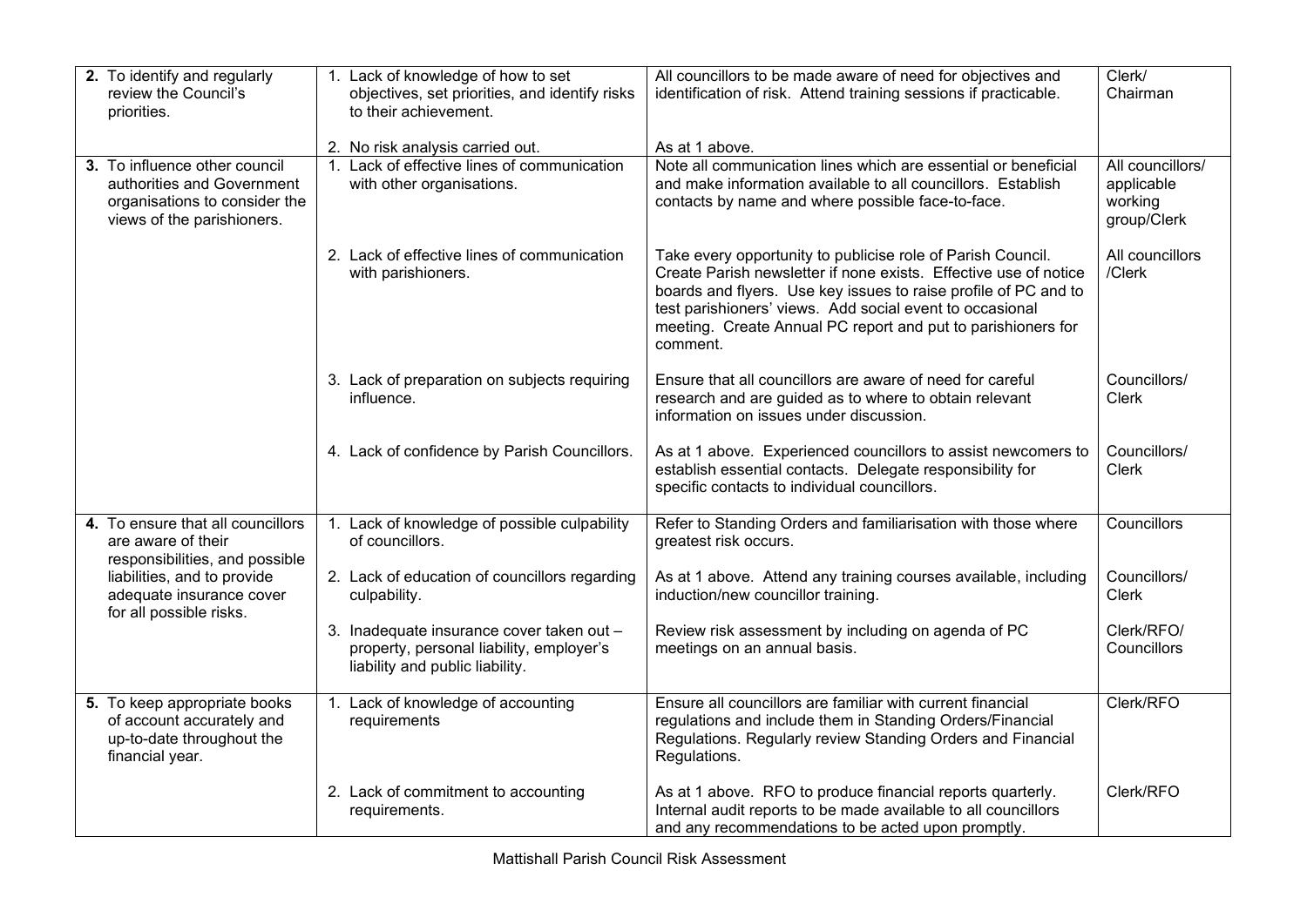| 3. Bank charges unnecessarily incurred.                                                              | RFO to carry out regular inspection of books of account.<br>Internal audit checks to be undertaken periodically during the<br>current financial year.                                                                                                                                  | Clerk/RFO/<br><b>Internal Audit</b><br><b>Control Officer</b>                      |
|------------------------------------------------------------------------------------------------------|----------------------------------------------------------------------------------------------------------------------------------------------------------------------------------------------------------------------------------------------------------------------------------------|------------------------------------------------------------------------------------|
| 4. Inaccuracies in recording amounts, totals<br>in books of account and bank<br>reconciliations.     | RFO to ensure books of account are formatted in such a way<br>that internal controls are included and activated. Quarterly<br>internal checks to be carried out and an internal audit annually.                                                                                        | Clerk/RFO/<br><b>Internal Audit</b><br>Control Officer/<br><b>Internal Auditor</b> |
| 5. Inaccuracies and interest losses caused<br>by account transfers.                                  | Keep number of accounts to a minimum; ensure that any large<br>credit balances are deposited in an interest-bearing account.                                                                                                                                                           | Clerk/RFO                                                                          |
| 6. The most beneficial interest terms not<br>being employed.                                         | Ensure that favourable interest rate is obtained in deposit<br>accounts and review against alternatives, but bearing in mind<br>the risks in changing accounts.                                                                                                                        | Clerk/RFO with<br>Councillors                                                      |
| 7. Inadequate control of cash receipts and<br>payments. Loss of cash through theft or<br>dishonesty. | Avoid cash payments and receipts if possible. Where cash<br>payments and receipts are unavoidable use a properly<br>controlled petty cash account with a set maximum balance.<br>Ensure Fidelity Guarantee appropriate amount.                                                         | Clerk/RFO                                                                          |
| 8. Books of account not kept up to date/<br>invoices not posted promptly.                            | Regular checks by RFO, Internal Audit Control Officer and<br>Internal Auditor. Financial reports quarterly.                                                                                                                                                                            | Clerk/RFO                                                                          |
| 9. Internal controls not in place or not<br>operated.                                                | As at 8 above.                                                                                                                                                                                                                                                                         | Clerk/RFO                                                                          |
| 10. Payments missed or delayed due to<br>inadequate filing of invoices.                              | As at 8 above.                                                                                                                                                                                                                                                                         | Clerk/RFO                                                                          |
| 11. Clerk taken ill or leaves without<br>replacement.                                                | Appoint a councillor as RFO to be familiar with all aspects of<br>financial matters or appoint another Clerk on temporary basis<br>until situation resolved. Ensure PC has sufficient funds in<br>reserve to pay for a locum clerk if the Clerk is absent for a<br>significant period. | Clerk/RFO                                                                          |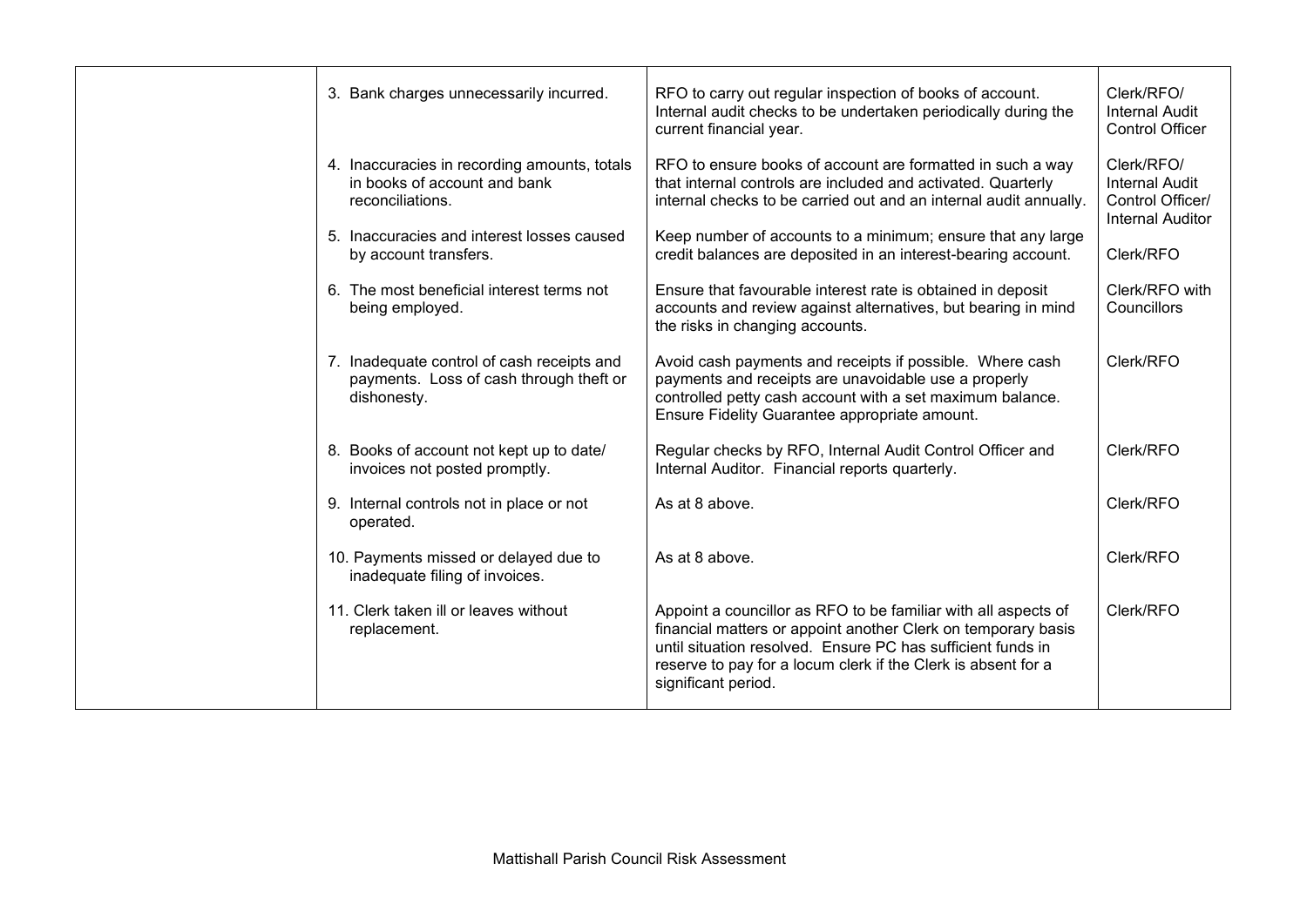| 6. To ensure that payments<br>made from council funds and<br>the use of assets, represent<br>value for money, are<br>adequately managed, and<br>comply generally with the<br>wishes of the residents. | 1. Lack of knowledge of wishes of residents.<br>2. Use of funds not giving value for money.<br>3. Use of funds not in accordance with the<br>wishes of the residents.<br>4. Charges for use of facilities inadequate<br>(e.g. allotments and cemetery).                                                                                                                    | As at 3.2. Ensure residents are consulted on all major financial<br>issues.<br>Effective budget planning processes and creation of annual<br>plan after consultation process.<br>Take into account the views of parishioners.<br>Effective financial management by RFO. Regular reviews<br>undertaken.                                                                                                                                                                                                                                                                                                                                                                   | Councillors/<br>Clerk/RFO<br>Councillors/<br>Clerk/RFO<br>Councillors/<br>Clerk/RFO<br>Clerk/RFO                                                                                                                                       |
|-------------------------------------------------------------------------------------------------------------------------------------------------------------------------------------------------------|----------------------------------------------------------------------------------------------------------------------------------------------------------------------------------------------------------------------------------------------------------------------------------------------------------------------------------------------------------------------------|--------------------------------------------------------------------------------------------------------------------------------------------------------------------------------------------------------------------------------------------------------------------------------------------------------------------------------------------------------------------------------------------------------------------------------------------------------------------------------------------------------------------------------------------------------------------------------------------------------------------------------------------------------------------------|----------------------------------------------------------------------------------------------------------------------------------------------------------------------------------------------------------------------------------------|
| 7. To ensure that the annual<br>precept requirement results<br>from an adequate budgetary<br>process; progress against<br>the budget is regularly<br>monitored; and reserves are<br>appropriate.      | 1. Lack of knowledge of budgetary process,<br>and Council regulations.<br>2. Lack of commitment to budgetary<br>process.<br>3. Inadequate consideration of requirements<br>for annual precept.<br>4. Calculation not in accordance with<br>Council regulations.<br>5. Inadequate internal controls with regard<br>to monitoring expenditure.<br>6. Reserves inappropriate. | Include regulations in Standing Orders issued to all councillors.<br>Delegate responsibility for managing budgetary process.<br>As at 1 above. Involve all councillors in budgetary process.<br>Place item on agenda early in Autumn to remind councillors of<br>budget process and actions required. Delegate responsibility<br>for managing budgetary process. Start consideration of<br>calculation at least two months prior to submission date.<br>Create annual and 2-3 year plans to assist in process.<br>Checks to be carried out regularly.<br>Checks to be carried out regularly. Financial and budget<br>progress reports given quarterly.<br>As at 5 above. | Clerk/RFO/<br>Finance<br><b>Working Group</b><br>Clerk/RFO<br>Clerk/RFO/<br>Finance<br><b>Working Group</b><br>Clerk/RFO/<br><b>Internal Auditor</b><br>Clerk/RFO/<br><b>Internal Auditor</b><br>Clerk/RFO/<br><b>Internal Auditor</b> |
| 8. To explore all possible<br>sources of income, and to<br>ensure that expected income<br>is fully received.                                                                                          | 1. Lack of knowledge of possible sources of<br>income e.g. grants.<br>2. Lack of commitment to pursue possible<br>sources of income.                                                                                                                                                                                                                                       | Seek advice, as appropriate, on grants available.<br>As at 1 above.                                                                                                                                                                                                                                                                                                                                                                                                                                                                                                                                                                                                      | <b>Clerk</b><br>Clerk/<br>Councillors                                                                                                                                                                                                  |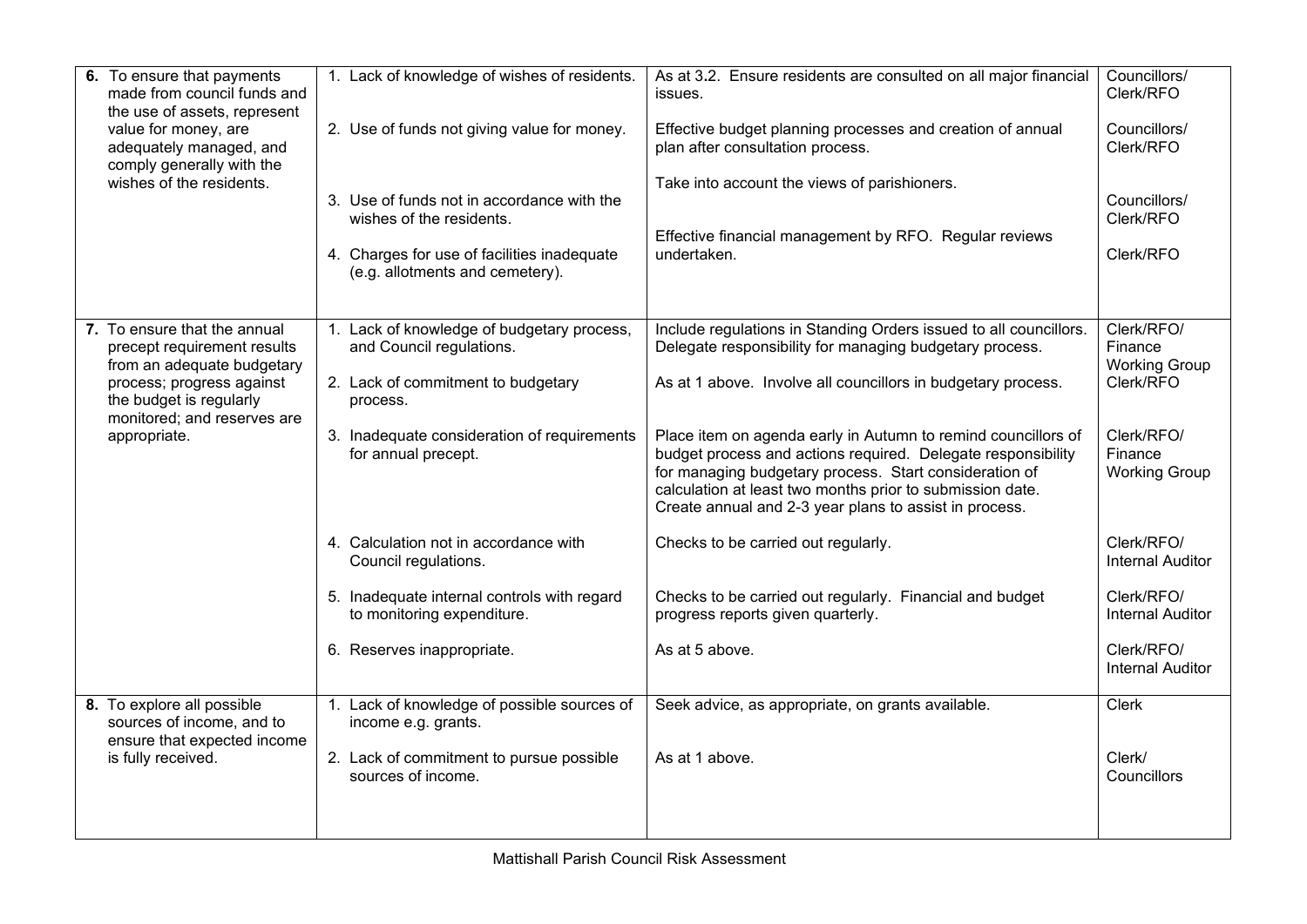|                                                                                                                                                                                             | 3. Receipts not banked or not banked                                                                 | Regular checks carried out.                                                                                                                                                                                                 | Clerk/RFO/                                                                         |
|---------------------------------------------------------------------------------------------------------------------------------------------------------------------------------------------|------------------------------------------------------------------------------------------------------|-----------------------------------------------------------------------------------------------------------------------------------------------------------------------------------------------------------------------------|------------------------------------------------------------------------------------|
|                                                                                                                                                                                             | promptly.                                                                                            | Internal audit checks.                                                                                                                                                                                                      | <b>Internal Audit</b>                                                              |
|                                                                                                                                                                                             |                                                                                                      |                                                                                                                                                                                                                             | Control Officer/                                                                   |
|                                                                                                                                                                                             | 4. Debts not pursued promptly.                                                                       | As at 3 above.                                                                                                                                                                                                              | <b>Internal Auditor</b>                                                            |
|                                                                                                                                                                                             | 5. VAT claims not made promptly or made<br>incorrectly.                                              | Ensure RFO keeps up-to-date with regulations. Regular<br>checks carried out.                                                                                                                                                | As above                                                                           |
| 9. To ensure that salaries paid<br>to employees and amounts<br>paid to contractors are paid                                                                                                 | 1. Inappropriate rate of pay to employees.                                                           | Ensure employee regulations are available and understood by<br>Clerk. Internal audit checks.                                                                                                                                | Clerk/RFO/<br>Councillors/<br><b>Internal Audit</b>                                |
| in accordance with council<br>regulations, and adequately<br>monitored.                                                                                                                     | 2. Tax and NI arrangements not in<br>accordance with regulations.                                    | As at 1 above.                                                                                                                                                                                                              | Control Officer/<br><b>Internal Auditor</b>                                        |
|                                                                                                                                                                                             | 3. Amounts paid to contractors not in<br>accordance with contract and<br>inadequately monitored.     | Internal audit checks. Councillor to monitor contract work<br>carried out, as appropriate.                                                                                                                                  | As above                                                                           |
| 10. To ensure that year end<br>accounts are prepared on<br>the correct accounting basis,                                                                                                    | 1. Lack of knowledge of Council regulations<br>and procedures.                                       | Refer to Financial Regulations and Standing Orders.<br>Attend training seminars where available.                                                                                                                            | Clerk/RFO/<br>Councillors                                                          |
| on time, and supported by<br>an adequate audit trail.                                                                                                                                       | 2. Late or non-submission of annual<br>accounts.                                                     | Refer to Audit Plan. Monitor progress against timetable and<br>report to PC meetings.                                                                                                                                       | Clerk/RFO                                                                          |
|                                                                                                                                                                                             | 3. Year-end accounts not prepared,<br>inaccurate, or not in accordance with<br>Council requirements. | Internal audit checks.                                                                                                                                                                                                      | Clerk/RFO/<br><b>Internal Audit</b><br>Control Officer/<br><b>Internal Auditor</b> |
|                                                                                                                                                                                             | 4. Inadequate audit trail from records to final<br>accounts.                                         | As at 3 above.                                                                                                                                                                                                              | As above                                                                           |
| 11. To identify, value, and<br>maintain all the assets of the<br>Parish Council, and ensure<br>that asset and investment<br>registers are complete,<br>accurate and properly<br>maintained. | 1. Lack of knowledge of assets of Parish<br>Council.                                                 | Ascertain and record all assets for which Parish Council is<br>responsible. Maintain Asset Register.                                                                                                                        | Clerk/RFO                                                                          |
|                                                                                                                                                                                             | 2. Assets lost or misappropriated.                                                                   | Establish who is responsible for security and maintenance of<br>each asset. A map of the location of fixed assets should be<br>held and regularly updated along with a list of the names of<br>those holding mobile assets. | Clerk/RFO                                                                          |
|                                                                                                                                                                                             | 3. Inadequate or inaccurate valuation of the<br>Council's assets.                                    | Arrange for periodic review of valuations and arrange for<br>professional valuation where necessary. Internal audit checks.                                                                                                 | Clerk/RFO/<br><b>Internal Auditor</b>                                              |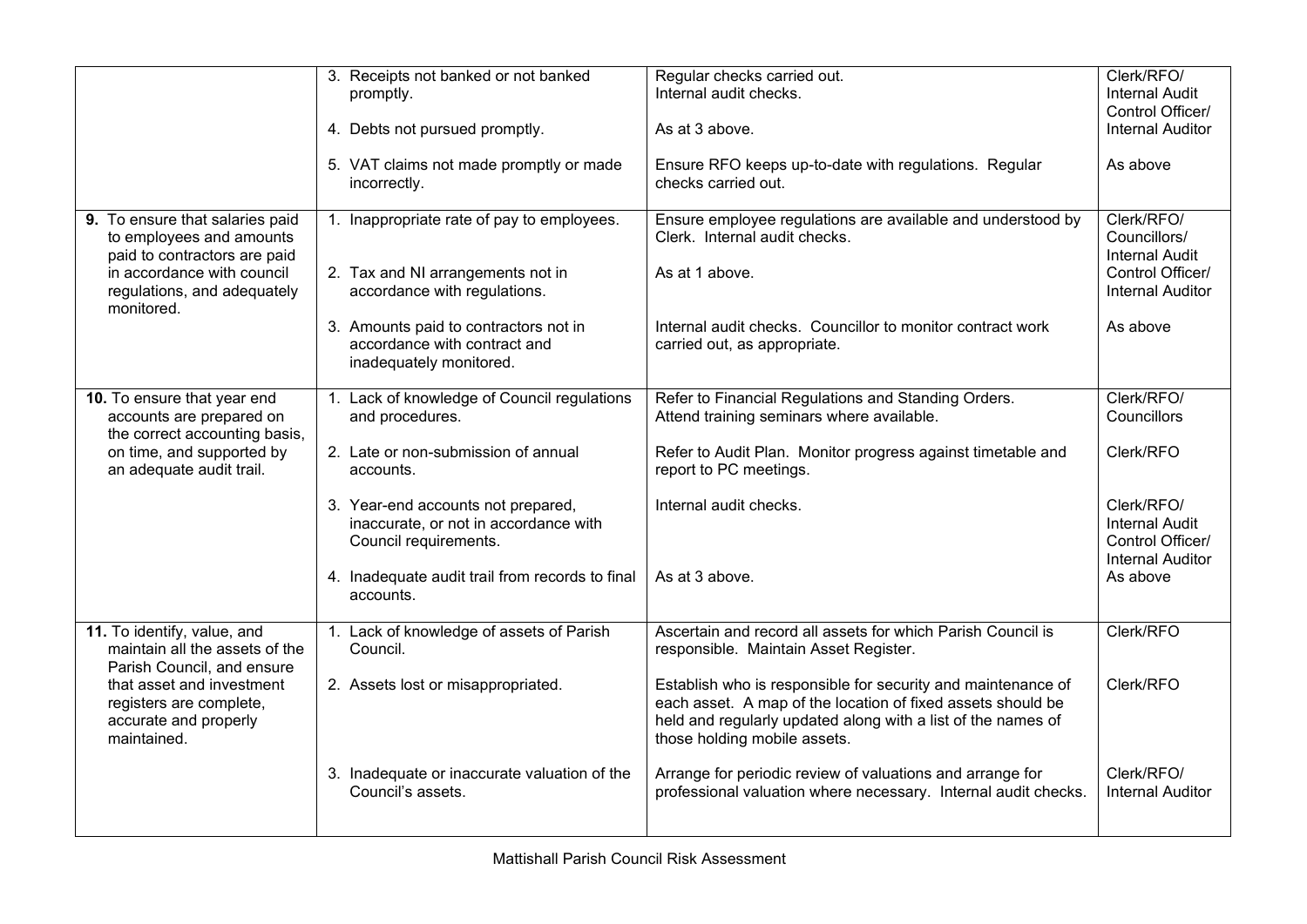|                                                                                                                                            | 4. Asset Register not established or<br>inadequately maintained.                                                                | Asset Register regularly checked for accuracy.                                                                                                                                                                        | Clerk/RFO                 |
|--------------------------------------------------------------------------------------------------------------------------------------------|---------------------------------------------------------------------------------------------------------------------------------|-----------------------------------------------------------------------------------------------------------------------------------------------------------------------------------------------------------------------|---------------------------|
|                                                                                                                                            | 5. Damage to third party property or<br>individuals as a result of Council<br>providing services or amenities to the<br>public. | Public liability insurance held (minimum of £5 million) and<br>reviewed annually. Regular checks on assets carried out.                                                                                               | Clerk/RFO/<br>Councillors |
| 12. To comply with appropriate<br>Government legislation<br>regarding disability, racial                                                   | 1. Lack of knowledge of applicable<br>legislation.                                                                              | Clerk to know where to go for advice and training. Review<br>liabilities and responsibilities periodically at PC meetings. A<br>councillor has been appointed as safeguarding officer. Ensure                         | Clerk/<br>Councillors     |
| equality, safeguarding<br>children etc.                                                                                                    | 2. Failure to comply with applicable<br>legislation.                                                                            | contractors have a safeguarding policy prior to working in<br>areas where they might be children playing.                                                                                                             | Clerk/<br>Councillors     |
|                                                                                                                                            |                                                                                                                                 | As at 1 above.                                                                                                                                                                                                        |                           |
| 13. To carry out adequate<br>safety checks on all<br>buildings, properties, land<br>and equipment for which the<br>council is responsible. | 1. Lack of information on land, buildings and<br>equipment.                                                                     | Include in Asset Register all assets for which PC is<br>responsible. Ensure that electrical items are PAT tested.                                                                                                     | Clerk/<br>Councillors     |
|                                                                                                                                            | 2. Lack of knowledge of safety<br>requirements.                                                                                 | Ensure that all current legislation is complied with.                                                                                                                                                                 | Clerk/<br>Councillors     |
|                                                                                                                                            | 3. Lack of commitment to carrying out safety<br>checks.                                                                         | As at 2 above. Delegate responsibility for checking<br>properties/equipment/land to individual councillors or working<br>groups. Checks on all areas looked after by the Parish Council<br>will be at least annually. | Clerk/<br>Councillors     |
| 14. To ensure IT security for<br>Clerk/RFO.                                                                                                | 1. Inadequate safeguards to prevent viruses<br>and other intrusions damaging Council<br>documents.                              | Ensure regular virus protection on Clerk's laptop or computer.                                                                                                                                                        | <b>Clerk</b>              |
|                                                                                                                                            | 2. Loss of data.                                                                                                                | Ensure Council documents are backed-up to cloud storage and<br>password protected.                                                                                                                                    | <b>Clerk</b>              |
|                                                                                                                                            | 3. Inappropriate copying/use of data.                                                                                           | Comply with rules of Data Protection (see 16).                                                                                                                                                                        | Clerk/RFO/<br>Councillors |